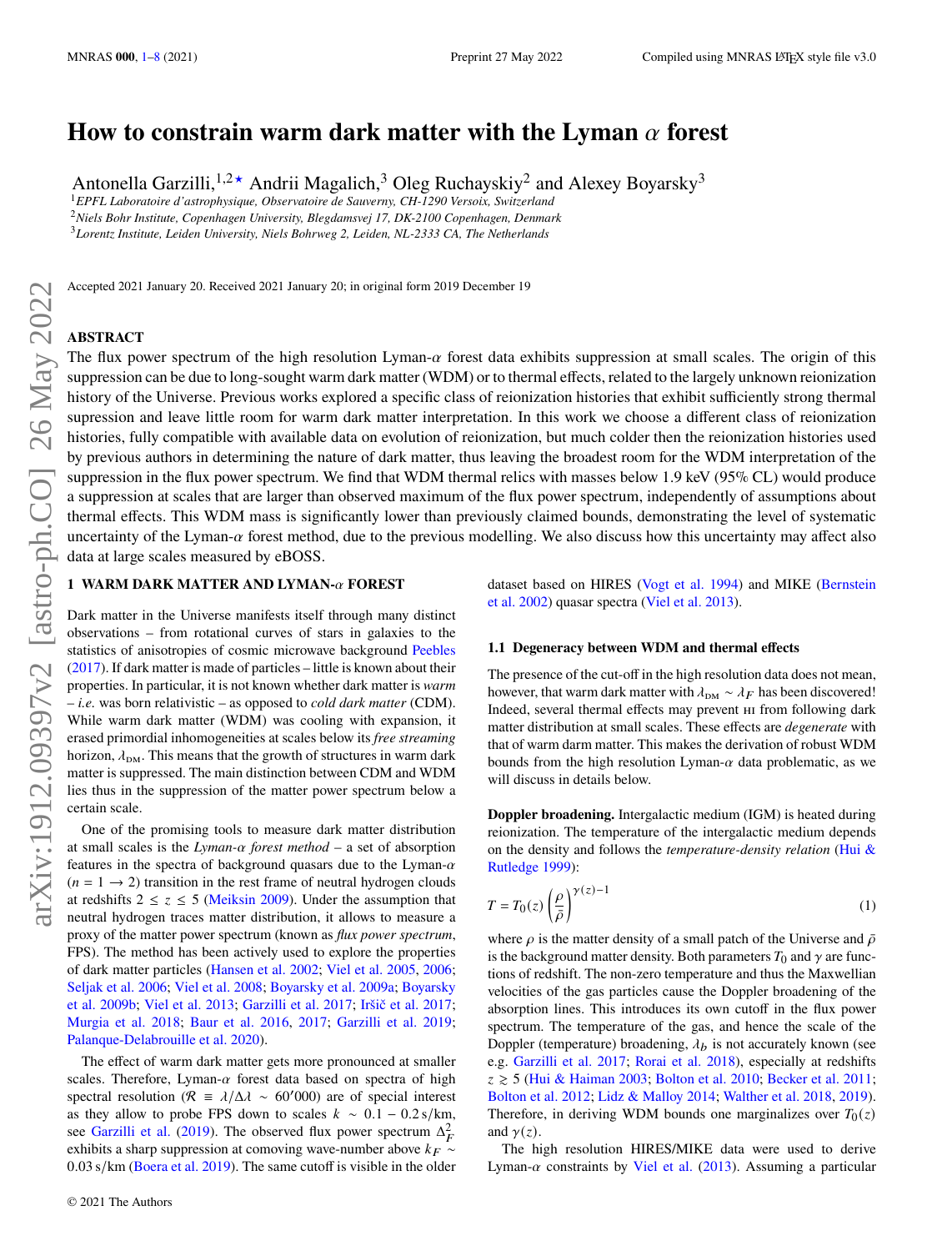family of reionization histories [\(Haardt & Madau](#page-7-29) [2001,](#page-7-29) [2012\)](#page-7-30) combined with a powerlaw ansatz for the  $T_0(z)$  for  $3 \le z \le 6$ , the constrain  $m_{\text{WDM}} \geq 3.3$  keV was found.<sup>[1](#page-1-0)</sup> This would correspond to the cutoff scale  $\lambda_{\rm dm} \leq 30$  ckpc.

These bounds were revisited in [\(Garzilli et al.](#page-7-10) [2017\)](#page-7-10). It was argued that the IGM temperature is poorly constrained at redshifts  $z \sim 5$  and may not be monotonous (due to combination of adiabatic cooling and HeII reionization starting at later times). By allowing  $T_0(z)$  to be non-monotonous at  $z = 4 - 6$ , [Garzilli et al.](#page-7-10) [\(2017\)](#page-7-10) demonstrated that the data can be fit by the WDM model with  $m_{\text{WDM}} \approx 2.1$  keV or by the CDM (*i.e.* the *two models could not be distinguished by the data*). The fact that their bounds weaken if  $T_0(z)$  is allowed to vary independently in each redshift bin has been acknowledged by [Viel](#page-7-9) [et al.](#page-7-9) [\(2013\)](#page-7-9) who did not find, however, statistical evidence in favour of it and chose to quote a less conservative WDM bound, see [Garzilli](#page-7-10) [et al.](#page-7-10) [\(2017\)](#page-7-10) for discussion.

Re-analysis of the same data with higher resolution of simulations, different modeling of ultra-violet background [\(Iršič et al.](#page-7-11) [2017\)](#page-7-11) changed the bound to around  $m_{\text{WDM}} \geq 3.9 - 4.1$  keV or confirmed our findings, depending on the choice of priors on thermal history.

Later works [\(Walther et al.](#page-7-27) [2018,](#page-7-27) [2019;](#page-7-28) [Boera et al.](#page-7-17) [2019\)](#page-7-17) indeed confirmed that IGM temperature reaches a local minimum around  $z \sim 5$ .

**Pressure effects.** The proper inclusion of the temperature effects did not however, exhausts all possible uncertainties of the WDM bounds. Inceed, as the absorbing filaments in the IGM are not virialize structures, their typical size *depends on the past thermal history*, relatively to the time of observation. The gas distribution is smoothed compared to the dark matter due to pressure [\(Gnedin & Hui](#page-7-31) [1998;](#page-7-31) [Theuns et al.](#page-7-32) [2000;](#page-7-32) [Kulkarni et al.](#page-7-33) [2015;](#page-7-33) [Upton Sanderbeck et al.](#page-7-34) [2016\)](#page-7-34)

In the absence of realistic first-principle modeling of reionization, one has to run hydrodynamical simulations with pre-defined photoheating and photo-ionization rates in order to assess the influence of each specific thermal history onto the Lyman- $\alpha$  observables. Properly quantifying systematic effects of all admissible reionization histories would require running a prohibitively large grid of hydrodynamical simulations.

The work [Garzilli et al.](#page-7-15) [\(2019\)](#page-7-15) demonstrated that the observed shape of the high-resolution FPS and its redshift evolution can be explained equally well by either CDM plus [Haardt & Madau](#page-7-30) [\(2012\)](#page-7-30) reionization history, or by warm dark matter plus a reionization his-tory of [Oñorbe et al.](#page-7-35) [\(2017a\)](#page-7-35) that has a lower scale  $\lambda_p$  still perfectly consistent with the data. The work did not put specific bounds, but rather illustrated that the *degeneracy between astrophysical and warm dark matter is much stronger than assumed in the previous works*. This degeneracy cannot be resolved by the current data (although many interesting ideas exist on how this can be done (see e.g. [Garzilli et al.](#page-7-36) [2015,](#page-7-36) [2020;](#page-7-37) [Gaikwad et al.](#page-7-38) [2020\)](#page-7-38)

Until this is done – *unknown reionization history represents the major systematic uncertainty in deriving bounds on WDM mass*.

Current work makes a new step in evaluating these uncertainties.

In order to quantify the uncertainty, we find a reionization history with the smallest pressure support scale,  $\lambda_p$  [\(Oñorbe et al.](#page-7-35) [2017a\)](#page-7-35). By pushing all astrophysical effects to their minimum, we try to describe the cut-off in the data by the warmest possible DM model. In this way, we identify the WDM model whose cut-off scale is larger than  $\lambda_F \sim 30 \, (\text{s/km})^{-1}$  and is, therefore, ruled out independently of astrophysical assumptions. Therefore, when allowing for the wider class of reionization histories, the WDM bound relaxes down to 1.9 keV (which represents a factor of  $\approx$  3 increase of the characteristic cut-off scale,  $\lambda_{DM} \leq 100$  ckpc). This results is defined by the scale of the cut-off observed in the data, the bound can not be improved unless the origin of the cut-off is proven to be astrophysical.

**Other WDM bounds.** If the bounds from high-redshift data indeed have large uncertainty – can other data provides more robust bounds? The Lyman- $\alpha$  data with medium spectral resolution ( $\mathcal{R} \sim 2'200$ ), coming *e.g.* from the SDSS (BOSS, eBOSS) surveys has been used to constrain WDM [\(Viel et al.](#page-7-4) [2006;](#page-7-4) [Seljak et al.](#page-7-5) [2006;](#page-7-5) [Viel et al.](#page-7-6) [2008;](#page-7-6) [Boyarsky et al.](#page-7-7) [2009a;](#page-7-7) [Boyarsky et al.](#page-7-8) [2009b;](#page-7-8) [Baur et al.](#page-7-13) [2016,](#page-7-13) [2017;](#page-7-14) [Palanque-Delabrouille et al.](#page-7-16) [2020\)](#page-7-16). These data allow to probe comoving wave-numbers up to  $k_{\text{sdss}} \approx 0.02 \text{ sec/km}$ . The most recent bound using the SDSS DR14 (eBOSS) data was claimed to be  $m_{\text{WDM}} \geq 5.3$  keV at 95%CL [\(Palanque-Delabrouille et al.](#page-7-16) [2020\)](#page-7-16). Both temperature and pressure effects operate at scales smaller than  $k_{\text{sds}}^{-1}$ . [Palanque-Delabrouille et al.](#page-7-16) [\(2020\)](#page-7-16) limits WDM by requiring that its deviation from CDM (inferred from large-scale cosmological observations) at scales above the cut-off ( $k < k_{\text{sdss}}$ ) would be "within errorbars". Statistical errorbars of the eBOSS data are small, owing to large number of observed quasars and the bound based on these statistical errors appear to be quite tight. We arrive to a paradoxical conclusion that the scales where WDM effects are small (at  $k <$  $k_{\text{sdss}} < k_F$ ) are more sensitive than the scales where they are large  $(k > k<sub>F</sub>, high-resolution data)$ . This conclusion relies however on the fact that the sensitivity of the eBOSS data is defined by statistical rather than systematic uncertainties. To make this conclusion one needs to model astrophysical effects in great detail. In particular, if pressure effects and effects of warm dark matter are of the same order at scales  $k > k_F$  [\(Garzilli et al.](#page-7-15) [2019\)](#page-7-15), one should demonstrate that their  $k$  dependence is different. Otherwise, two models: "CDM plus larger  $\lambda_p$ " and "WDM plus smaller  $\lambda_p$ " that were indistinguishable at  $k > k_F$  will be indistinguishable also at  $k < k_{sdss}$ . [Palanque-](#page-7-16)[Delabrouille et al.](#page-7-16) [\(2020\)](#page-7-16) and previous works [\(Viel et al.](#page-7-4) [2006;](#page-7-4) [Seljak](#page-7-5) [et al.](#page-7-5) [2006;](#page-7-5) [Viel et al.](#page-7-6) [2008;](#page-7-6) [Boyarsky et al.](#page-7-7) [2009a;](#page-7-7) [Boyarsky et al.](#page-7-8) [2009b;](#page-7-8) [Baur et al.](#page-7-13) [2016,](#page-7-13) [2017\)](#page-7-14) did not perform such an analysis. In particular, they did not explore in their work the full range of possible reionization histories, including "Late" versions of [\(Oñorbe](#page-7-35) [et al.](#page-7-35) [2017a](#page-7-35)[,b\)](#page-7-40). They limited their redshift of reionization to  $z_{\text{reio}} > 7$ , while the recent data suggests that hydrogen reionization might have started at  $z_{\text{reio}}$  < 7 [\(Oñorbe et al.](#page-7-35) [2017a,](#page-7-35)[b;](#page-7-40) [Walther et al.](#page-7-28) [2019;](#page-7-28) [Boera et al.](#page-7-17) [2019\)](#page-7-17)) and was completed by  $z = 5.7$  [\(Becker et al.](#page-7-41) [2015;](#page-7-41) [Schroeder et al.](#page-7-42) [2013;](#page-7-42) [Becker et al.](#page-7-43) [2001\)](#page-7-43). We see therefore, that although formally stronger, *bounds based on eBOSS data are not free from systematic uncertainties due to unknown reionization history*.

Below we derive the bounds on the WDM particle mass using the high resolution Lyman- $\alpha$  data and the reionization history from [\(Oñorbe et al.](#page-7-35) [2017a\)](#page-7-35) with the smallest pressure effects. We use the high-resolution data from [Boera et al.](#page-7-17) [\(2019\)](#page-7-17). This dataset is a re-observation with longer exposure of the quasar spectra already covered by the dataset of [\(Viel et al.](#page-7-9) [2013\)](#page-7-9) (for their comparison see Appendix C of [Boera et al.](#page-7-17) [\(2019\)](#page-7-17)). We find that WDM models with

<span id="page-1-0"></span> $1$  In this work by "WDM" we refer to a specific class where DM is produced in thermal equilibrium, and then freezes out – *(warm) thermal relics* or "thermal WDM" [\(Bode et al.](#page-7-39) [2001\)](#page-7-39). In this case there is a one-to-one relation between  $d_{\text{DM}}$  and the DM particle mass,  $m_{\text{WDM}}$  ( $d_{\text{DM}} \propto m_{\text{WDM}}^{-4/3}$ ), (see e.g. [Boyarsky](#page-7-8) [et al.](#page-7-8) [2009b\)](#page-7-8). Although "thermal WDM" does not correspond to any specific particle physics model, such a parametrization of WDM is often chosen when deriving constraints. We use it in our paper to faciliate comparison with other works.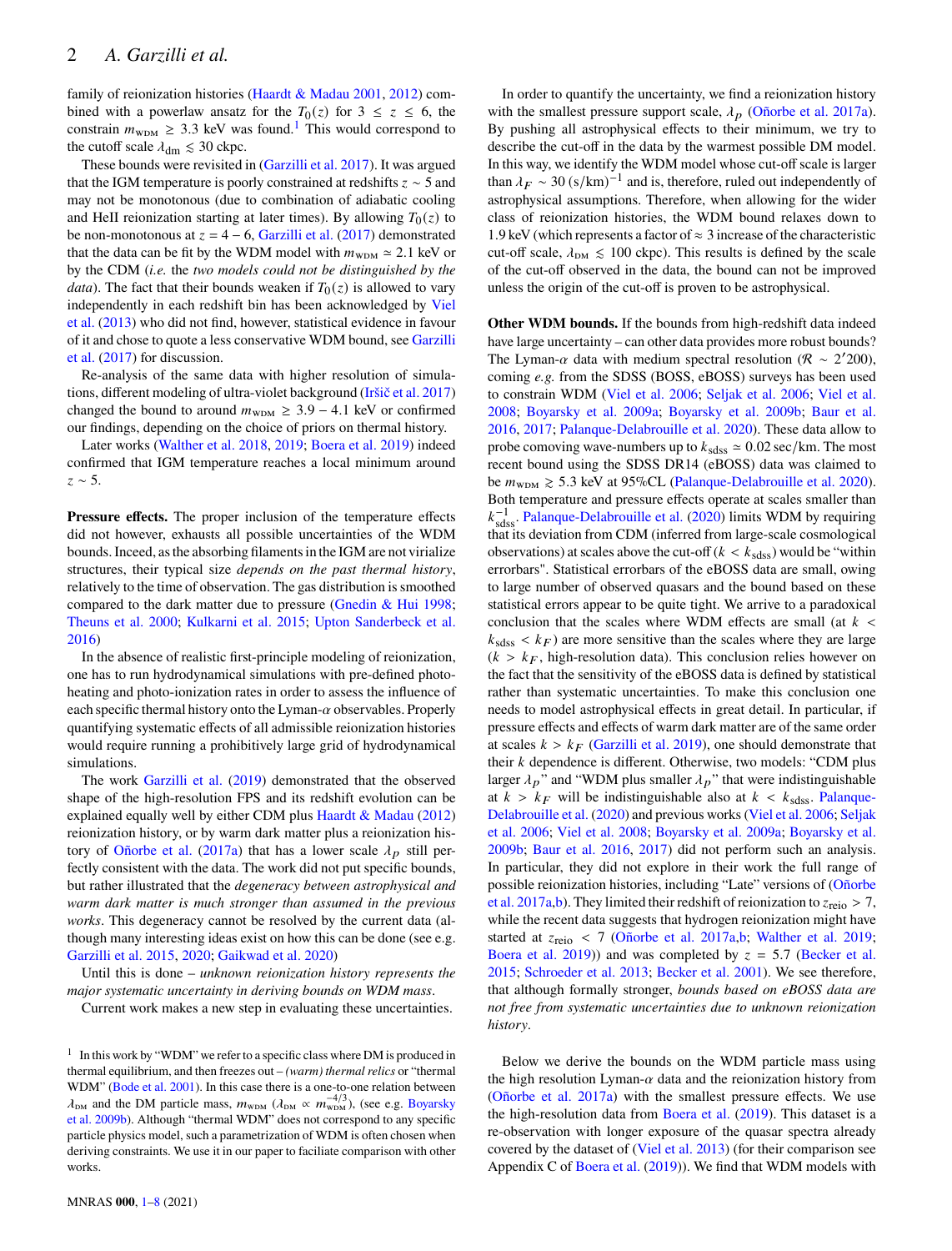

<span id="page-2-2"></span>**Figure 1.** The adopted thermal history. In the upper panel we show the photoionization ( $\Gamma_{\text{HI}}$ ) and photoheating ( $\dot{q}_{\text{HI}}$ ) rates for the neutral hydrogen (HI) from the LATECOLD model of [Oñorbe et al.](#page-7-35) [\(2017a\)](#page-7-35). The photoheating rate is rescaled by  $10^{11}$  in order to fit onto the same plot. The reionization in this model starts at  $z_{\text{reio}} = 6.7$ . In the lower panel we show the resulting temperature at the cosmic mean density of the IGM,  $T_0$ , as well as the slope of the temperature-density relation,  $\gamma(z)$  (obtained by fitting the Eq. [\(1\)](#page-0-1) to the simulation snapshots).

1.9 keV have cut-off at scales around maximum of FPS ( $k \sim k_F \approx$ 0.03 s/km) and are therefore ruled out independently of astrophysical assumptions.

## **2 OUR METHOD**

We start with a reionization history that provides smallest pressure support ( $\lambda_p \ll \lambda_F$ ) and marginalize over the Doppler broadening and over the  $\tau_{\text{eff}}$ . In this way we arrive to a model where *all astrophysical effects are pushed to the minimal level* and thus there is the broadest room for WDM effect. In more details our procedure is the following:

**(1)** In order to minimise the pressure effects, we run hydrodynamical simulations using the model of ultraviolet background (UVB) LATECOLD [\(Oñorbe et al.](#page-7-35) [2017a\)](#page-7-35).<sup>[2](#page-2-0)</sup> We have summarized the simulations in Table [1,](#page-3-0) with cosmological parameters listed in Table [2.](#page-3-1) In this model the reionization starts at redshift  $z = 6.7$ , later than other thermal histories, considered in [Oñorbe et al.](#page-7-35) [\(2017a\)](#page-7-35) or by other groups. Nevertheless, LATECOLD scenario reproduces the measured temperature at post-reionization redshift  $z \sim 5$  compatible with the constraint on reionization time [Oñorbe et al.](#page-7-35) [\(2017a\)](#page-7-35). By con-struction it gives the minimal filaments size.<sup>[3](#page-2-1)</sup>  $\mu$  photo-heating and photo-ionization rates are shown in Fig. [1.](#page-2-2) We have assumed that the intergalactic medium is optically thin, and that reionization happens uniformly in all the space.

**(2)** We explicitly marginalise over the IGM temperature (*Doppler broadening*) adding their effects to the FPS in post-processing. Because the Lyman  $\alpha$  forest at each redshift is sensitive only to a short range of densities, we model the IGM temperature with a single value,  $T_0$  of the temperature-density relation [\(1\)](#page-0-1). This is additionally justified by the fact that in the approximation of instantaneous reionization, that we are using, all the part of the IGM get to the same temperature at the same time, hence  $\gamma = 1.0$ , *i.e.*, there is no dependence of temperature on density.

**(3)** We also marginalise over the *effective optical depth*  $\tau_{\text{eff}}$  =  $-\ln\langle F \rangle$ , where F is the transmitted flux, and  $\langle \ldots \rangle$  is the average.  $\tau_{\text{eff}}$ encompasses the information about the average absorption level (*i.e.* overall level of ionization of the IGM). The work [Boera et al.](#page-7-17) [\(2019\)](#page-7-17) provided measurements of  $\tau_{\text{eff}}$  in each of the redshift bins together with the errorbars. We can vary  $\tau_{\text{eff}}$  in the post-processing of the spectra, by rescaling the optical depth in the spectra by a suitable factor.

#### **2.1 Data and Covariance matrix**

The HIRES sample of high resolution quasar spectra at  $z > 4$ , released by [Boera et al.](#page-7-17) [\(2019\)](#page-7-17), consists of 15 Lyman  $\alpha$  forest spectra over the redshift range  $4.0 \le z \le 5.2$ . These spectra are binned into three redshift intervals of width  $\Delta z = 0.4$ , centered on  $z = 4.2, 4.6, 5.0$ . Their total comoving length per redshift interval is  $L = 1412, 2501, 1307 \text{ Mpc}/h$ . By construction the Lyman- $\alpha$  data points are strongly correlated [Rollinde et al.](#page-7-44) [\(2013\)](#page-7-44). The covariance matrices have been estimated in [Boera et al.](#page-7-17) [\(2019\)](#page-7-17) from the data, using "bootstrap method". While bootstrap method is widely used in the literature for estimating the covariance matrix, it can only evaluate covariance due to the scatter within the sample (see *e.g.*, [Rollinde](#page-7-44) [et al.](#page-7-44) [\(2013\)](#page-7-44)). From the data one cannot estimate, however, how representative the sample is – this contribution is also commonly called *sample variance*. Because of the smallness of the sample size the sample variance can be an important contribution to the covariance matrix. We try to estimate it using the simulations. To properly recover a covariance matrix from the simulations, one needs a simulation box whose size is comparable with the comoving length of the spectra (see *e.g.*, discussion in [Garzilli et al.](#page-7-15) [\(2019\)](#page-7-15)). A typical length of a single Lyman- $\alpha$  forest spectrum is ~ 200 cMpc, while our simulation box is 20 cMpc.

In order to evaluate the covariance matrix we took the EAGLE simulation with  $L = 100 \text{ Mpc}/h$  and  $N_{\text{part}} = 1504^3$  [\(Schaye et al.](#page-7-45) [2015\)](#page-7-45). These simulations do not have the resolution needed for the

<span id="page-2-0"></span> $2$  The details about the numerical simulations can be found in [\(Garzilli et al.](#page-7-15) [2019\)](#page-7-15).

<span id="page-2-1"></span> $3$  We thank J. Onorbe for sharing with us the data of the LATECOLD thermal history that were not published together with the other thermal histories in [Oñorbe et al.](#page-7-35) [\(2017a\)](#page-7-35).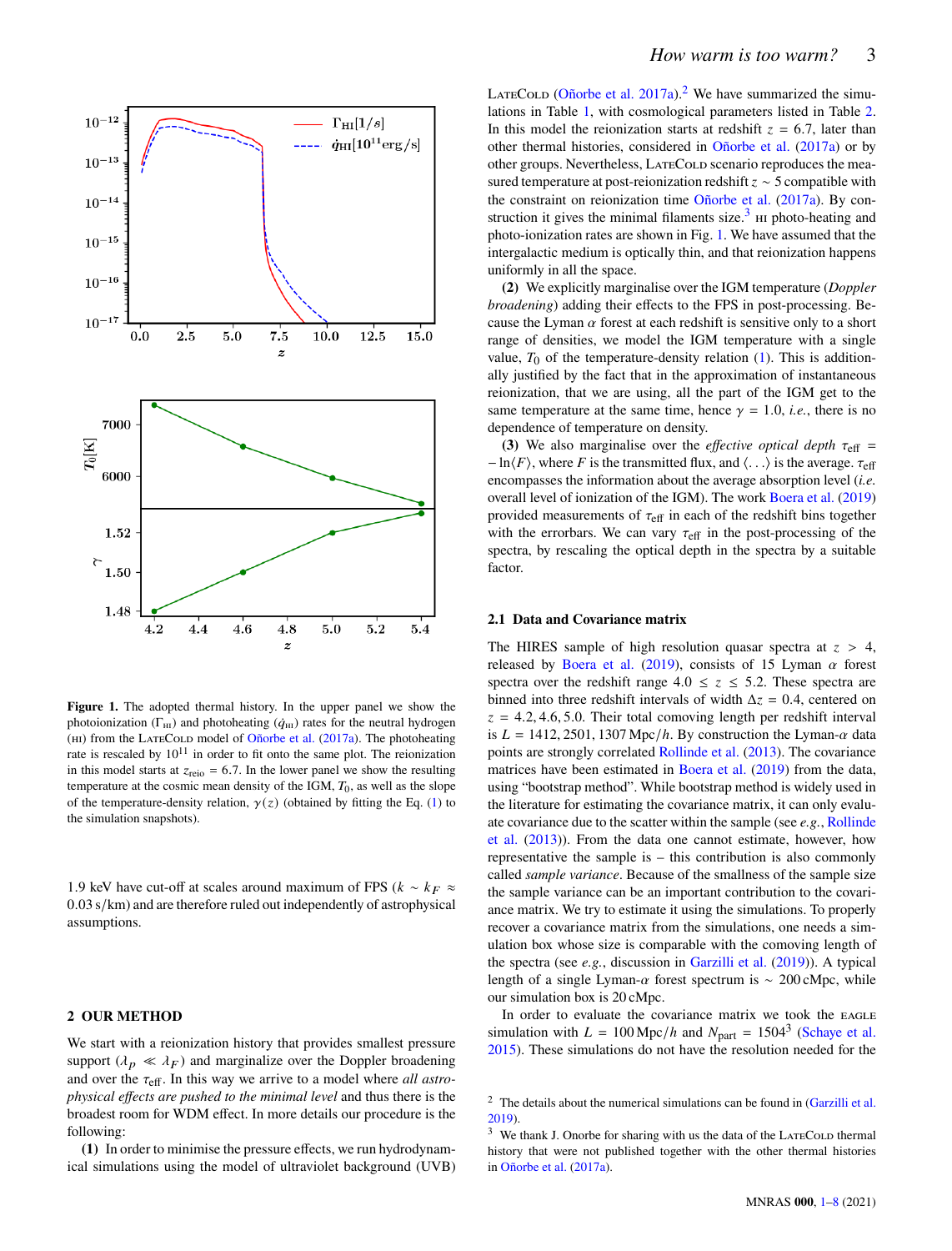<span id="page-3-0"></span>

| Name                     | $L$ [Mpc/h] | N                | Dark matter                                    | UVB                     |
|--------------------------|-------------|------------------|------------------------------------------------|-------------------------|
| <b>CDM</b><br><b>WDM</b> | 20<br>same  | $1024^3$<br>same | <b>CDM</b><br>$m_{\text{WDM}} = 2 \text{ keV}$ | <b>LATECOLD</b><br>same |
| <b>EAGLE REF</b>         | 100h        | $1504^3$         | <b>CDM</b>                                     | <b>EAGLE</b>            |

**Table 1.** Hydrodynamical simulations considered in this work together with corresponding parameters. All simulations were performed specifically for this work, except EAGLE\_REF [\(Schaye et al.](#page-7-45) [2015\)](#page-7-45). Columns contain from left to right: simulation identifier, co-moving linear extent of the simulated volume  $(L)$ , number of dark matter particles ( $N$ ; also equal to the number of gas particles), type of dark matter (CDM or WDM),  $m_{WDM}$  (expressed in natural units), ultra-violet background imposed during the simulation (LATECOLD refers to a reionization model in agreement with measured temperature of the IGM as discussed in [Oñorbe et al.](#page-7-35) [\(2017a\)](#page-7-35), see Fig. [1;](#page-2-2) EAGLE indicates the standard UVB from [\(Haardt & Madau](#page-7-29) [2001\)](#page-7-29)). The cosmological parameters are chosen according to Table [2.](#page-3-1) The gravitational softening length for gas and dark matter is kept constant in co-moving coordinates at  $1/30<sup>th</sup>$  of the initial interparticle spacing. All simulations start from the initial conditions generated by the 2LPTic [\(Scoccimarro et al.](#page-7-46) [2012\)](#page-7-46) with the same 'glass'-like particle distribution generated by GADGET-2 [\(Springel](#page-7-47) [2005\)](#page-7-47).



**Figure 2.** Data of [Boera et al.](#page-7-17) together with several cosmological models: WDM with  $m_{\text{WDM}} = 1.9 \text{ keV}$  (red line, compatible with the data at 95% CL), WDM with  $m_{\text{WDM}} = 2.2$  keV (green line) and CDM (brown line). The thermal history LATECOLD from [Oñorbe et al.](#page-7-35) [\(2017a\)](#page-7-35) with late redshift of reionization  $z_{\text{reio}} = 6.7$ is used for all three models. Orange shaded region indicates the level of uncertainty of the data, related to the sample variance (estimated from the simulations, see text for details).

| Cosmology          | <i>Planck</i> (Ade et al. 2016) |
|--------------------|---------------------------------|
| $\Omega_0$         | $0.308 \pm 0.012$               |
| $\Omega_{\Lambda}$ | $0.692 \pm 0.012$               |
| $\Omega_h h^2$     | $0.02226 \pm 0.00023$           |
| $\boldsymbol{h}$   | $0.6781 \pm 0.0092$             |
| $n_{\rm s}$        | $0.9677 \pm 0.0060$             |
| $\sigma_8$         | $0.8149 \pm 0.0093$             |

**Table 2.**Cosmological parameters used in our simulations. *Planck* cosmology is the conservative choice of TT+lowP+lensing from [Ade et al.](#page-7-48) [\(2016\)](#page-7-48) (errors represent 68% confidence intervals).

smallest scales measured in the dataset (see the discussion in [Garzilli](#page-7-15) [et al.](#page-7-15) [2019\)](#page-7-15). For this reason, we approximate the covariance matrix with the following procedure. We computed the expected covariance matrix from the above mentioned EAGLE simulation run by bootstrap, considering a mock data sample of the length equivalent to that of the observed data sample. For each redshift interval, we consider the snapshot at the central redshift. We extract 1000 mock spectra. We compute the FPS for each mock spectrum. We group the mock spectra in sub-samples with the same comoving length as the datasample, and for each mock sub-sample we compute the average of the FPS. The covariance matrix is computed with the average FPS

<span id="page-3-2"></span><span id="page-3-1"></span>with respect to the average FPS computed on all the mock spectra. After that, we compute the maximum relative errors obtained by comparing the diagonal elements of the covariance matrix to the data. Hence, we rescale all elements of the covariance matrix to this same maximum relative error. Our normalized matrices does not coincide with those of [\(Boera et al.](#page-7-17) [2019\)](#page-7-17), but their diagonal terms are comparable in magnitude, the difference can be attributed to a different resolution. Indeed, we checked that insufficient resolution *increases* a correlation between data points.

In Figure [2](#page-3-2) we show a direct comparison between the data and three distinct cosmologies with LateCold thermal history. While the WDM cosmology with  $m_{\text{WDM}} = 2.2$  keV is excluded at 2- $\sigma$ , the WDM cosmology with  $m_{\text{WDM}} = 1.9$  keV is compatible with the data at 95% CL, and the the CDM cosmology is compatible with the data. The reason is that we claim that all the models whose flux PS lies below the observed flux PS must be excluded in our analysis. In fact, among all the thermal histories that are compatible with the observations, we have considered the thermal history that provide the minimal filtering length. Hence a model whose flux PS lies below the observations cannot become compatible with the data with another thermal history. Instead a model whose flux PS is above the observations may be compatible with the data if another thermal history is considered.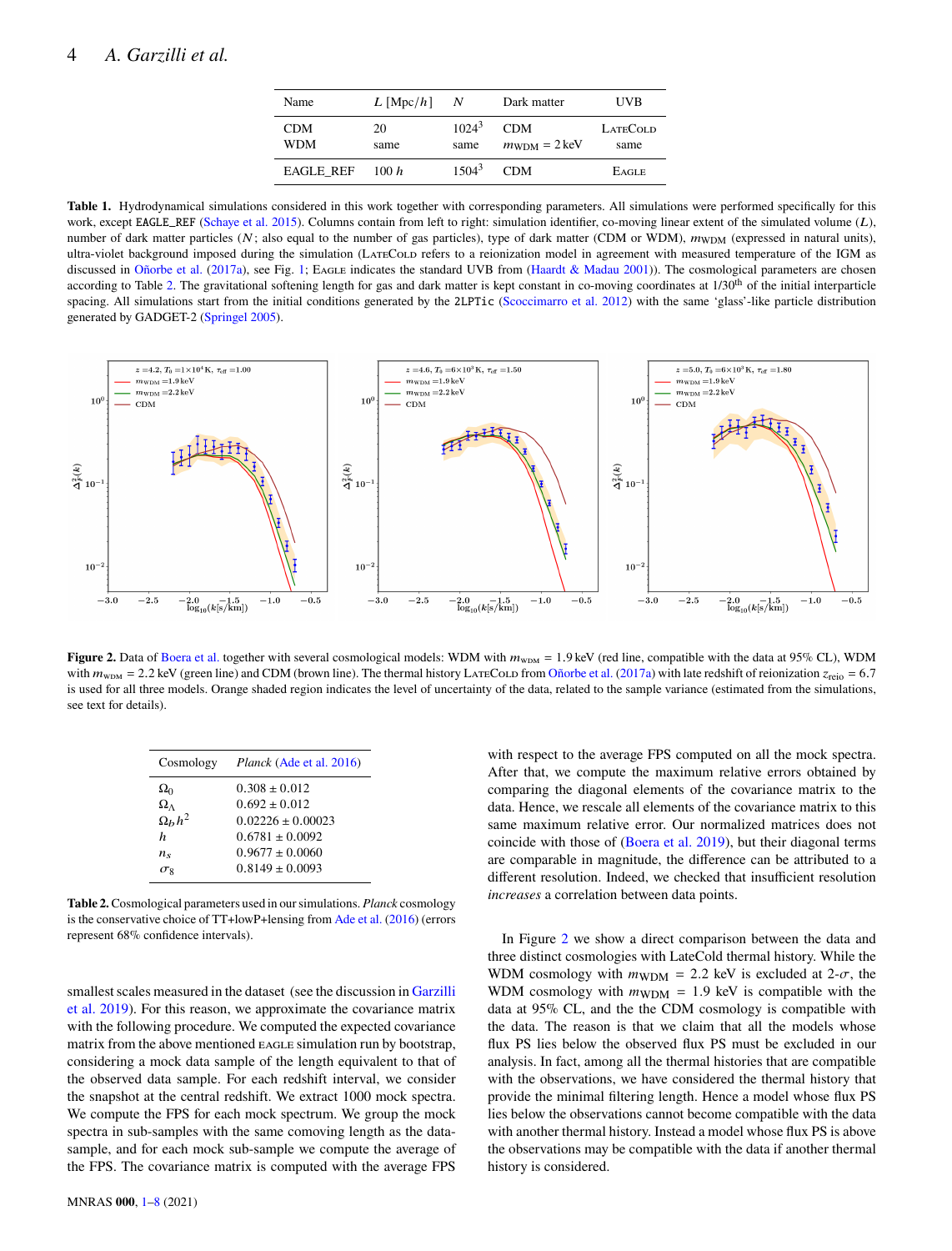| parameter                        | lower range | upper range     |
|----------------------------------|-------------|-----------------|
| $1/m_{\text{WDM}}[1/\text{keV}]$ | 0           |                 |
| $T_0(z = 4.2)$ [K]               | $10^3$      | 10 <sup>4</sup> |
| $T_0(z = 4.6)$ [K]               | $10^3$      | 10 <sup>4</sup> |
| $T_0(z = 5.0)$ [K]               | $10^3$      | 10 <sup>4</sup> |
| $\tau_{\rm eff}(z = 4.2)$        | 0.5         | 2.0             |
| $\tau_{\text{eff}}(z=4.6)$       | 0.5         | 2.0             |
| $\tau_{\text{eff}}(z=5.0)$       | 0.5         | 2.0             |

**Table 3.** We show the priors that have been considered in our analysis.

#### **2.2 Data analysis**

Our resulting model describing evolution of FPS contains 7 parameters: inverse WDM mass [keV]/ $m_{\text{WDM}}$ , IGM temperature at the cosmic mean density and  $\tau_{\text{eff}}$  (the latter two quantities are evaluated at redshifts  $z = 4.2, 4.6, 5.0$ . We consider linear priors on the temperature and logarithmic priors on the mass of warm dark matter. In order to get theoretical predictions of the FPS, we run our simulations for two distinct cosmological models: CDM, and thermal relic WDM with mass 2 keV. Starting from our simulations, we compute in post-processing the FPS in  $k$ -space for each set of the parameters, the parameters are three and they are arranged on a three-dimensional regular grid. Our final theoretical model is obtained by interpolating linearly the FPS across the grid. We perform a joint analysis on all the redshift intervals.

## **3 RESULTS**

We explore the likelihood via the Monte Carlo Markov Chains (MCMC). The priors are shown in Table [3.](#page-4-0) The  $1\sigma$  and  $2\sigma$  contours of the cosmic mean temperature,  $T_0$ , the optical depth,  $\tau$ , and the mass of the WDM,  $m_{\text{WDM}}$  are shown in Figure [3.](#page-5-0) By marginalizing over  $T_0(z)$  and  $\tau(z)$  we find the lower limit on the warm dark matter  $m_{\text{WDM}} \geq 1.9 \,\text{keV}$  at 95% CL. Warmer WDM models are excluded regardless of the instantaneous temperature of IGM, as the contours in Fig. [3](#page-5-0) demonstrate. For each mass we also find the *upper bound* on  $T_0(z)$  at redshifts  $z = 4.2, 4.6, 5.0$  $z = 4.2, 4.6, 5.0$  $z = 4.2, 4.6, 5.0$ , see Fig. 4. A complete set of 2D plots are shown in Fig. [6.](#page-6-0) We have repeated the MCMC exploration using the covariance matrix provided by [Boera et al.](#page-7-17) [\(2019\)](#page-7-17), albeit with the errorbars inflated to account for the sample variance. The resulting contours changed only slightly with the 95% CL for the mass reaching 2.05 keV.

As our procedure is somewhat different from a standard MCMC exploration of the likelihood, we have several comments:

(i) Our contours do not reach the CDM values  $(1/m_{\text{WDM}} = 0)$ . This does not mean that the CDM cosmology is excluded by the data. This indicates that in the LATECOLD reionizaiton scenario with cold DM, the temperature alone would not be sufficient to explain the suppression of the FPS. For this reason, we only consider the upper portion of the contours that are depicted in Figure [3.](#page-5-0) Therefore, in CDM cosmology the LATECOLD model would e ruled out, while in the WDM cosmology with  $m_{\text{WDM}} > 1.9 \,\text{keV}$  it is actually allowed. Ref. [Walther et al.](#page-7-28) [\(2019\)](#page-7-28) studied the dataset of [Viel et al.](#page-7-9) [\(2013\)](#page-7-9) and found that cold DM model with LATECOLD reionization is consistent with the data, but they did not study the dataset [Boera et al.](#page-7-17) [\(2019\)](#page-7-17) we have considered in this work.

(ii) For the same reason our upper limits on the temperature (Fig. [4\)](#page-5-1) are, probably, exaggerated as they compensate minimal pressure history. While for the LATECOLD history these are 95% CL upper bounds, for other thermal histories at similar confidence level one would be getting lower temperatures. Thus, one can treat them as (overly) conservative upper bounds on  $T_0$ . We do not provide lower bounds on the temperature as they are not meaningful.

## <span id="page-4-0"></span>**4 CONCLUSION AND FUTURE WORK**

We have produced new constraint on the mass of warm dark matter particles using the high resolution Lyman- $\alpha$  forest dataset [\(Boera](#page-7-17) [et al.](#page-7-17) [2019\)](#page-7-17). In order to minimize astrophysical effects and to leave the room for warm dark matter, we have used a conservative IGM thermal history that gives a minimal size of the intergalactic structures (the smallest pressure effects). We have also explicitly marginalized over the Doppler broadening, finding that WDM thermal relics with mass as low as 1.9 keV are consistent with the data at 95% CL. Our procedure lowers the Lyman- $\alpha$  bound significantly compared to  $m_{\text{WDM}} \geq 3.3$  keV obtained from the HIRES/MIKE data by [Viel et al.](#page-7-9) [\(2013\)](#page-7-9) (for detailed comparison between assumed thermal histories in these works see the discussion in [Garzilli et al.](#page-7-10) [\(2017\)](#page-7-10); [Garzilli](#page-7-15) [et al.](#page-7-15)  $(2019)$ ).<sup>[4](#page-4-1)</sup> In terms of the characteristic free-streaming length,  $\lambda_{DM}$  our bound is two times weaker.

Our result does not include marginalization over other astrophysical "nuisance" parameters: a powerlaw index  $\gamma$  in the temperaturedensity relation [\(1\)](#page-0-1), the AGN feedback, fluctuations of UVB, etc. In Fig. [5](#page-5-2) we show that the difference between two highly distinct  $\gamma$ values can be compensated by the different choice of  $\tau_{\text{eff}}$ , both consistent with measurements. Other effects have been explored in other works (see e.g. [Bertone & White](#page-7-49) [2006;](#page-7-49) [Becker et al.](#page-7-41) [2015;](#page-7-41) [Garzilli](#page-7-10) [et al.](#page-7-10) [2017;](#page-7-10) [D'Aloisio et al.](#page-7-50) [2018;](#page-7-50) [Chabanier et al.](#page-7-51) [2019;](#page-7-51) [Wu et al.](#page-7-52) [2019;](#page-7-52) [Sanderbeck & Bird](#page-7-53) [2020\)](#page-7-53). We stress that our goal was not to provide a most robust bound on WDM mass, but rather to assess a level of systematic uncertainty as one varies the pressure support scale.

Because we have chosen a thermal history that minimize the cut-off on the flux PS, our bound is independent of the reionization history.

Although the difference between CDM and WDM is the most pronounced at small scales, the influence of astrophysical effects is also the largest there. Therefore, it becomes interesting to compare our results with those, obtained from the medium resolution SDSS Lyman- $\alpha$  forest datasets. These data have several advantages that may help to reduce this systematic uncertainty: reduced sample variance due to the large number of quasars; less pronounced dependence on astrophysical processes on larger scales. Using the SDSS dataset, [Sel](#page-7-5)[jak et al.](#page-7-5) [\(2006\)](#page-7-5) found  $m_{\text{WDM}} \ge 2.5$  keV [\(Viel et al.](#page-7-4) [2006,](#page-7-4) see also), which ref. [Boyarsky et al.](#page-7-7) [\(2009a\)](#page-7-7) reduced to  $m_{\text{WDM}} \geq 1.7$  keV, using a more conservative treatment of the systematic uncertainties. The most recent analysis based on the SDSS-III/BOSS dataset [Baur et al.](#page-7-13) [\(2016,](#page-7-13) [2017\)](#page-7-14) found  $m_{\text{WDM}} \geq 3.06$  keV (when using Planck cosmological parameters). These works did not explore the influence of the thermal histories similar to LATECOLD used here, as discussed in the Introduction. We leave investigation of this question for a future work.

In this work we adopted LATECOLD reinoization history as the one, providing minimal pressure support, consistent with existing data. Whether this is the case in non-CDM cosmologies (not explored in [Oñorbe et al.](#page-7-35) [\(2017a\)](#page-7-35)) or whether minimal pressure scale  $\lambda_p$  can be estimated by other methods (*e.g.*, [Garzilli et al.](#page-7-36) [\(2015,](#page-7-36) [2020\)](#page-7-37)) or from other data (see *e.g.*, [Telikova et al.](#page-7-54) [\(2019\)](#page-7-54)) remains to be seen.

<span id="page-4-1"></span><sup>&</sup>lt;sup>4</sup> All limits quoted at this section are at 95% CL.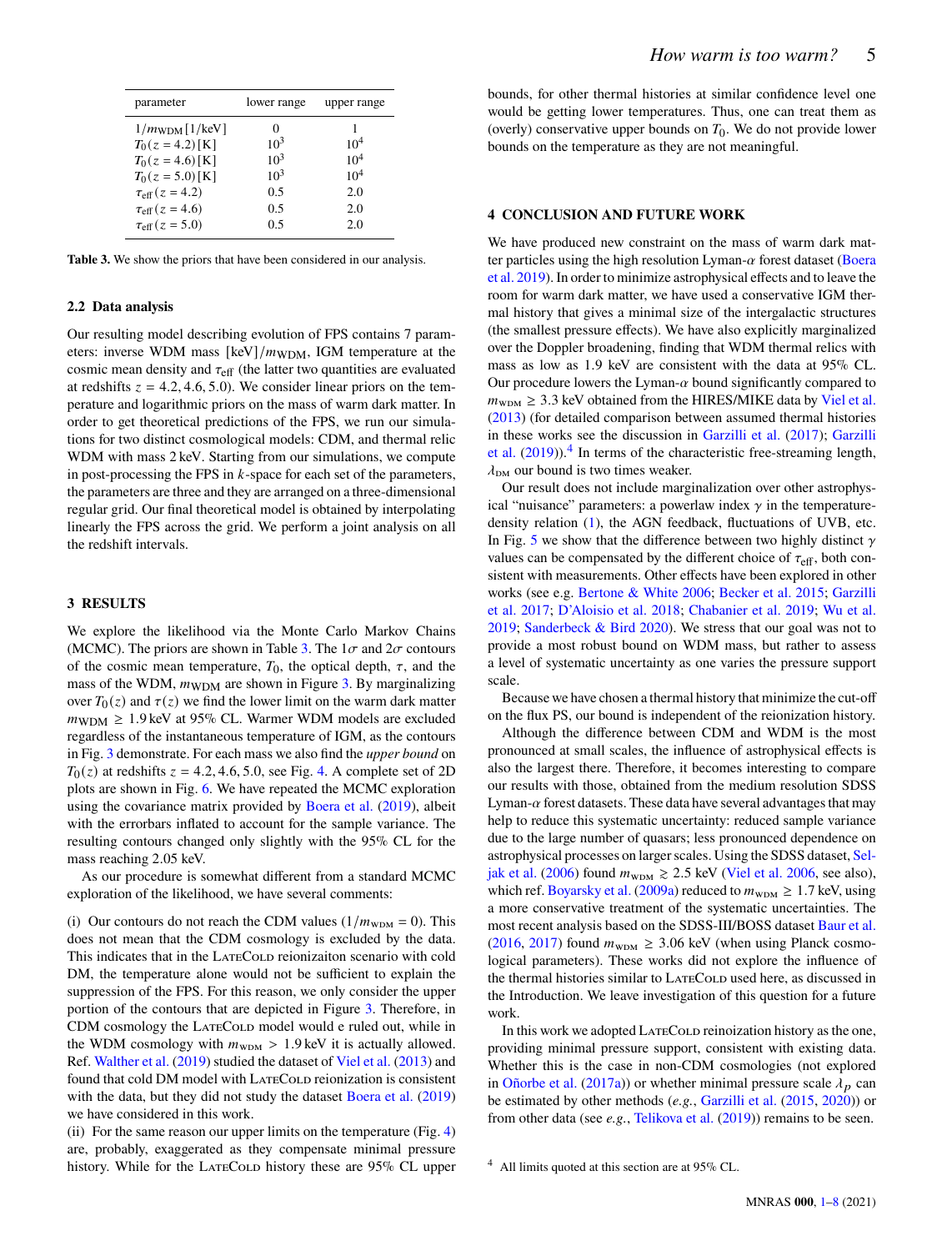

**Figure 3.** Confidence regions between the WDM mass,  $m_{\text{WDM}}$ , the IGM mean temperature,  $T_0$  and the effective optical depth  $\tau_{\text{eff}}$  at redshifts  $z = 4.2$ , 4.6, 5.0, the  $T_0$  upper bound limits are still dependent on the specific choice of the pressure smoothing model. Our analysis shows that if LATECOLD were a true history of reionization, then the CDM would be ruled out. However, it is not possible to use this analysis to determine the IGM temperature in CDM for reionization histories outside LATECOLD. For the same reason our analysis does not allow to determine robust *lower* bounds on T<sub>0</sub> for a given WDM mass. The (conservative) upper bounds are shown in Fig. [4.](#page-5-1)



<span id="page-5-1"></span>**Figure 4.** The 2- $\sigma$  level upper limit on  $T_0$  as a function of  $1/m_{WDM}$ . The upper limit has been estimated separately for each redshift interval with fixed  $m_{\text{WDM}}$ . We only show the mass interval between  $m_{\text{WDM}} = 2 \text{ keV}$  and CDM. This result is in substantial agreement with the global fit that we have shown in Figure [3.](#page-5-0) These bounds are fully consistent with existing estimates of the IGM temperatures at redshifts  $z = 4 - 5$  (see *e.g.*, [Schaye et al.](#page-7-55) [2000;](#page-7-55) [Becker](#page-7-56) [et al.](#page-7-56) [2007;](#page-7-56) [Becker et al.](#page-7-24) [2011;](#page-7-24) [Bolton et al.](#page-7-25) [2012\)](#page-7-25). One should keep in mind that these works evaluated IGM temperatures for CDM cosmology only and for some limited class of thermal histories, not necessarily consistent with LATECOLD.

We note that there are many other bounds on WDM, not based on the Lyman- $\alpha$  forest data (for example, those based on gravitational lensing [\(Hsueh et al.](#page-7-57) [2020\)](#page-7-57), stellar streams [\(Banik et al.](#page-7-58) [2019\)](#page-7-58), satellite counts [\(Nadler et al.](#page-7-59) [2020\)](#page-7-59)), each of them claiming bounds

<span id="page-5-0"></span>

<span id="page-5-2"></span>**Figure 5.** Dependence of the flux power spectrum on gamma can be ignored, given a poorly constrainted overall normalization  $\tau_{\text{eff}}$ .

of  $\lambda_{DM}$  ≤  $O(10-30)$  ckpc. At these small scales the influence of baryonic physics is significant (even dominant) and each of these bounds suffer from their own systematic uncertainties. Therefore, it is important to assess the systematic uncertainty of each of the methods. Our work makes the first step in this direction for the Lyman- $\alpha$ forest method.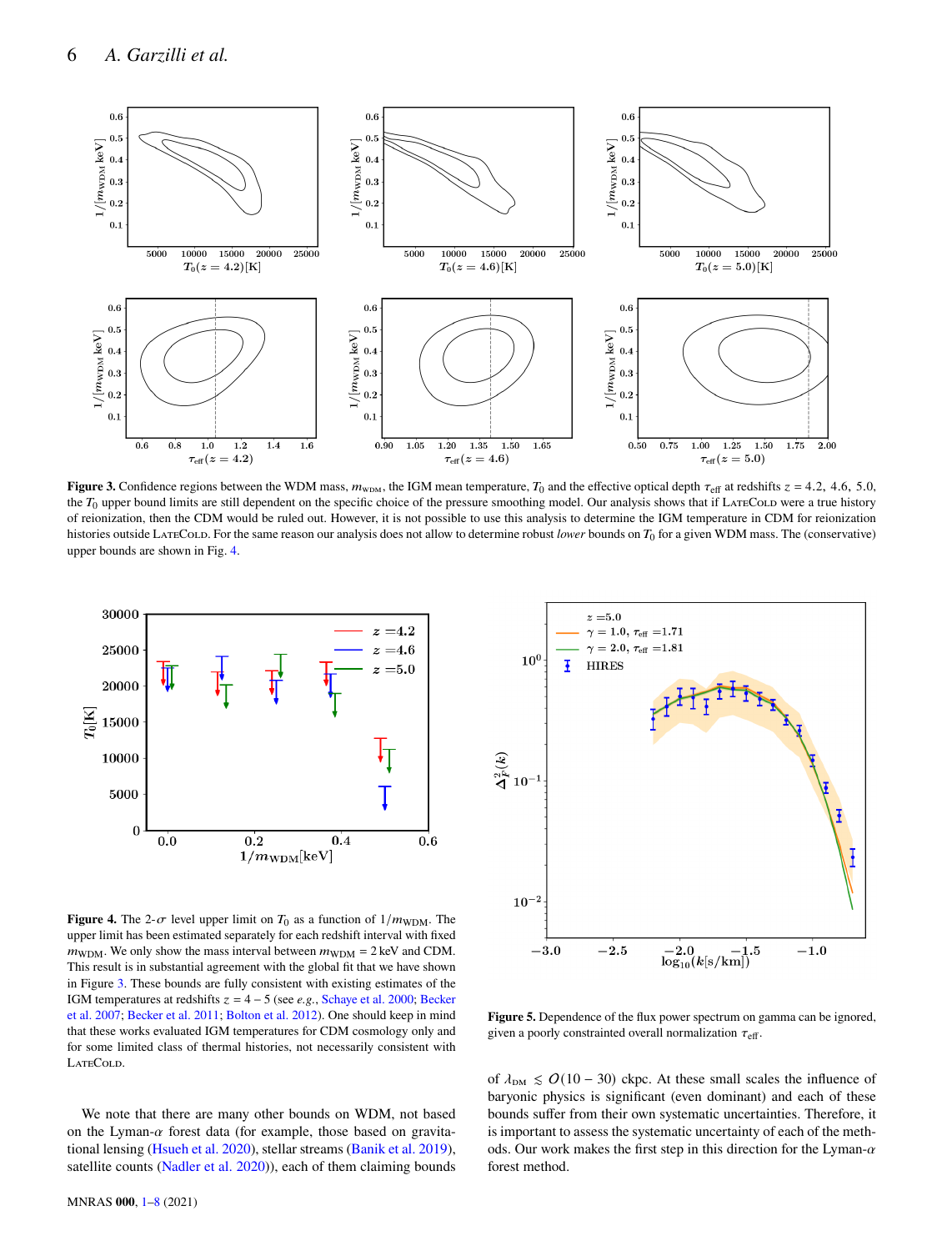

**Figure 6.** Confidence regions between the WDM mass,  $m_{\text{WDM}}$ , the IGM mean temperature,  $T_0$  and the effective optical depth,  $\tau_{\text{eff}}$ , at redshifts  $z = 4.2, 4.6, 5.0$ . The dashed grey lines are the  $\tau_{\text{eff}}$  as measured in [\(Boera et al.](#page-7-17) [2019\)](#page-7-17).

**Acknowledgments.** This project has received funding from the European Research Council (ERC) under the European Union's Horizon 2020 research and innovation programme (ERC Advanced Grant 694896). This work used the DiRAC Data Centric system at Durham University, operated by the Institute for Computational Cosmology on behalf of the STFC DiRAC HPC Facility (www.dirac.ac.uk). This equipment was funded by BIS National E-infrastructure capital grant ST/K00042X/1, STFC capital grants ST/H008519/1 and ST/K00087X/1, STFC DiRAC Operations grant ST/K003267/1 and <span id="page-6-0"></span>Durham University. DiRAC is part of the National E-Infrastructure. AM is supported by the Netherlands Organization for Scientific Research (NWO) under the program "Observing the Big Bang" of the Organization for Fundamental Research in Master (FOM).

We would like to thank Jose Oñorbe for sharing with us additional unpublished thermal histories.

**Data availability.** The data that support the findings of this study are available from the corresponding author, A.G., upon reasonable request.